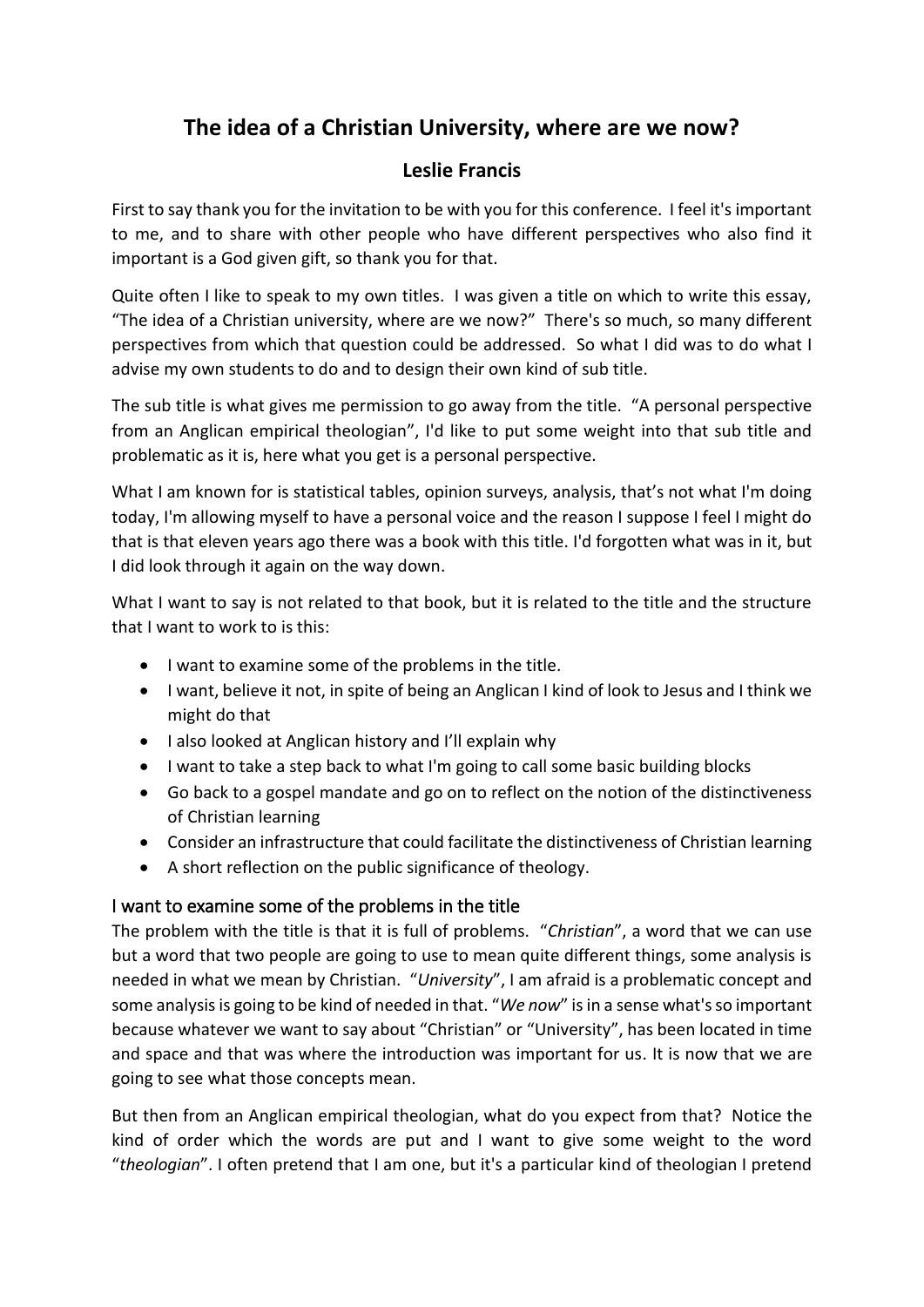to be. A theologian who is committed to empirical science. I am not an empirical scientist, a social scientist who looks at church. I am a theologian on the inside who uses social science techniques as a way of looking. And the word Anglican is put there because that's what I am. I'm not claiming that my empirical theology is Anglican - but I happen, as an individual, to be an Anglican. I have care for a little church on Anglesey at weekends. I have been given the title Canon Theologian in Bangor Cathedral*.*

### Look to Jesus

Christian education is problematic, what do we mean by it and that's where I want to bring Jesus into play for a little while. I think it's worth looking at Jesus and seeing what we might learn about Christian education from that perspective. Jesus and education. I want to hold up a model as Jesus as teacher. Don't get seduced by that because I shall take it away shortly, but Jesus is teacher, we read in the Markan narrative about Jesus teaching in the synagogues. We read Jesus teaching by the lakeside and in the Matthean account he goes up a mountain and in the Lukan account he stays on the plain.

He's a teacher and there are things to tell and there are things to proclaim**.** Proclamation is part of education. But that's not all the story, I want to proclaim Jesus as scientist as a very particular way of educating people.

People come and ask Jesus, "Tell us what life is like when God reigns" and Jesus says "Go and open your eyes, go and observe" - a scientific activity. "Go and observe the sower" - become biological scientist and see how things grow. "Go observe the baker" - it's not just a man's world, it's a woman's world as well. "Go and observe the wedding feast" - become social scientists, see how people behave. There are ways of finding out, they are imbedded in what it is to be Christian, to teach, to observe. Jesus as educator, not simply sending people out to observe, not simply telling them things, but committed to facilitating their own learning. Jesus asks questions of people. It is in the asking of questions that people discover they know the answers. Take that classic story of the journey to Emmaus, where Jesus walks alongside people and the first thing he asks is about their feelings, "Why are you so downcast? Why are you sad?" And they say "are you the only person here, a stranger, who doesn't know what's going on?" and the response is "What things?" It is the questioning and the probing, Jesus the teacher, Jesus the scientist, Jesus the facilitator. There are ways of drawing people out.

But that's not the end of the story. Having spent a week or so in the company of a priest from the Salesian university in Rome and picking up some of the language that I'm not sure is English but it helped him and me to talk to each other. Jesus the formator, Jesus the person concerned with formation. Education is not just about shaping minds, it's about shaping people, about shaping lives, about shaping souls and is done by Jesus calling people to follow him, by calling people to live alongside him, by calling people to be what he is, calling people to eat with him, calling people to shape their lives.

Now if there is a sense in which the Christian University is concerned with education conceived in a Christian kind of way, I'd like it to be seen to be conceived with those things: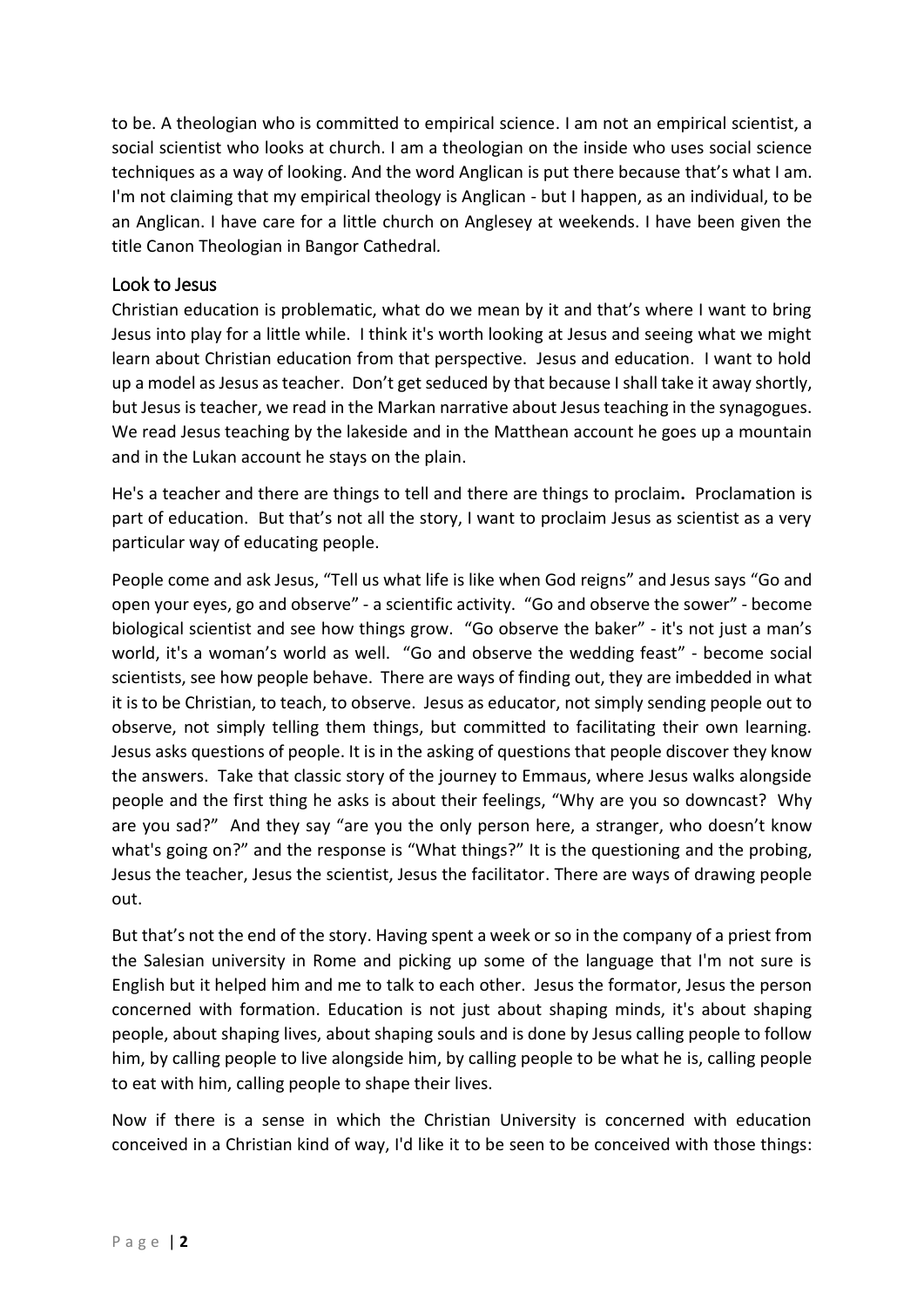teaching, observing, facilitating, forming. "University" is problematic, but there may be a Christian way of understanding what universities are about.

# Anglican history

What can we learn from Anglican history? We can learn a lot about mistakes, I take that for granted, but we also need to be informed by what's happened in the past before we can project into the future. What can we learn? We can learn of historical roots, the iconic image of Christ College, Oxford. I was brought up in Pembroke just opposite that and I looked across enviously at the more luxurious building and the quad opposite Pembroke. But as you walk into that building you see there is no problem with any history of a Christian university, church and state, prayer and learning, taking place naturally in one environment because this is what happens in a Christian country. This is what happens when God and state are - but it gets messy. But at least you can see what the picture says. But then what has Anglicanism in England and Wales done subsequently? What can you see as roots of learning?

We can see the great investment in schools, I stole the cover from my 1986 book called Partnership and Education. At a church school you can tell what these buildings look like and we can remember the history, the National Society of 1811, long before the government thought of building schools. But I think of the 1870 Education Act that gives the government the machinery to build schools, but not to supplant church schools, it's to fill the gaps where the churches weren't strong enough to do it. The 1944 Education Act was settled between church and state that enables those two systems to run side by side and not dismantled by the 1988 Education Reform Act. It needs a much more subtle act of government to create academies and other ways of undermining the church school structure for that destruction to be totally perfected.

Building schools is important but what the Church of England hasn't done quite so well is to think about what it's got its schools for. The foundation document by Ian Ramsey, the Durham report 1970, is the classic example of the church thinking, the Church of England thinking clearly about what it might be in education for, but does so without using theological, discourse. It describes, it describes church schools being there as a domestic function to serve the church and as a general function to serve the nation and you may well remember from the Durham Report in 1970, the balance of the voice of that commission said in the secular society in which we are based, that it must be the general function that wins over the domestic. The church is there to serve.

I've kind of challenged that a bit in some of my own writing. Theological Education, a paper I produced in 1990, where I want to change the general function into a theology of service, where I want to change the domestic function into a theology of nurture and then echo what we heard in the introduction to my presentation, I added to it a theology of prophecy.

What is God doing in God's world? What is it that we perceive God doing in God's world and what is it we have to proclaim to that world about righteousness, truth, justice, mercy and love? We need to think theologically about what church is doing in education, both in schools and in the higher education sector. Now I made this diversion into church schools because what we've inherited within the Anglican tradition in England and Wales in higher education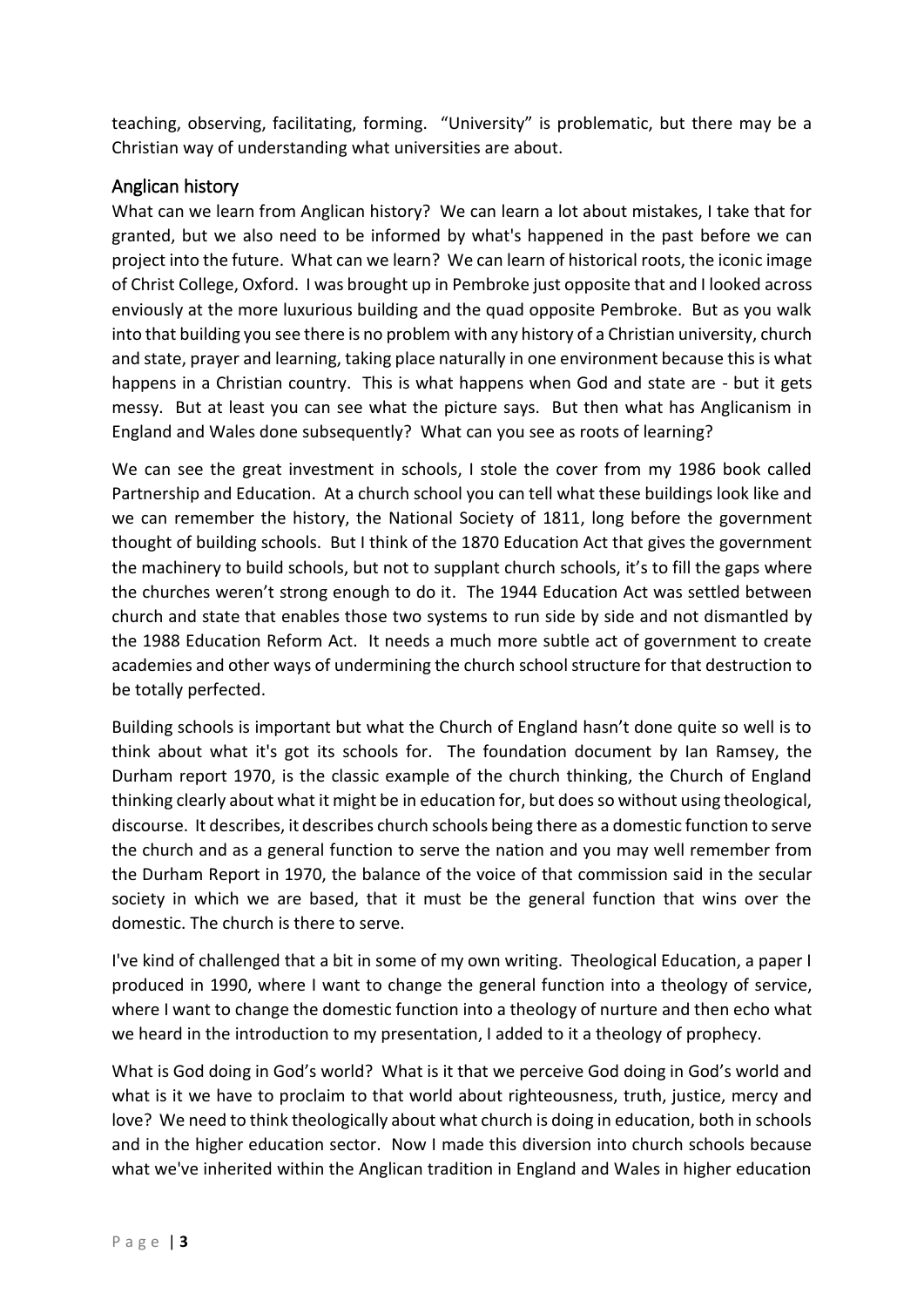is the heir to church schools. Church colleges were built in the  $19<sup>th</sup>$  century to provide people to service those schools. You might talk about training teachers and I deliberately used those words and I will qualify those words later, but historically the training of teachers is important and we get again these iconic buildings, you know what a place looks like if you are going to do learning, they look a bit like Lampeter and Lampeter looks a bit like Oxbridge. They have to be built that way don't they? St John's, or Trinity College Carmarthen. Drindod where I served ten (almost) happy years and of course Lincoln where I once applied for a job and didn't get it. Ah it's sad isn't it really? But then these institutions transformed into universities, into the cathedral sector being rebadged, the same three coming up again. The University of Wales, Trinity St David's exactly the same thing as the University of Wales for those who don't know it no longer exists and of course Lincoln. But what is it that this cathedral sector is doing? What is distinctive about it? We do need a knowledge of history in order to plan for the future. So there's my digression into history.

But you see, the church's involvement in higher education has not just come from the source of providing training of teachers for church schools, but also training people to serve at altar and in pulpit. The seminaries have a part to play and are often built by the same people who built the colleges to train teachers. That great building Carmarthen to train teachers, mimicked in Lampeter to train priests. The column college built in the Oxford diocese mirrored by Cuddesdon going hand in hand. Wycliffe Hall and just in order to put the best last, Westcott House where I was trained. But what is this history doing? History now over.

### Basic building blocks

Let's go back to some basic building blocks. So from what we've done so far, we've seen the problematic nature of "*Christian*", we've seen the problematic nature of "**University**", we've gone on to look at Jesus and get some model of what Jesus as an exemplar might have to offer. We've set alongside that the history of the Anglican Church's involvement. Let's do some building blocks and go back to identify some core questions.

What are the core tasks for Christians in higher education? That might be a question of some sort of marginal interest anyway to a group that has a name like yours. But it has to be answered in England and in Wales because it could look different elsewhere in different cultural and economic contexts. It's also got to be answered in the context of "Today", or better still if we can dream as to what things might be "Tomorrow", because part of the prophetic voice is to understand today in order to plan for tomorrow.

I say this as a personal reflection, so in relation to these questions, here are my basic assumptions.

My first assumption is the connection between church and academy is crucial. It's crucial for the health of the church. When church is disconnected from academy, church may become even more rational than it would appear on occasions. It is important for the academy, for a lot of things that go on in the academy can be informed by things that Christians and church think though carefully. My assumption is that church and academy need to be linked.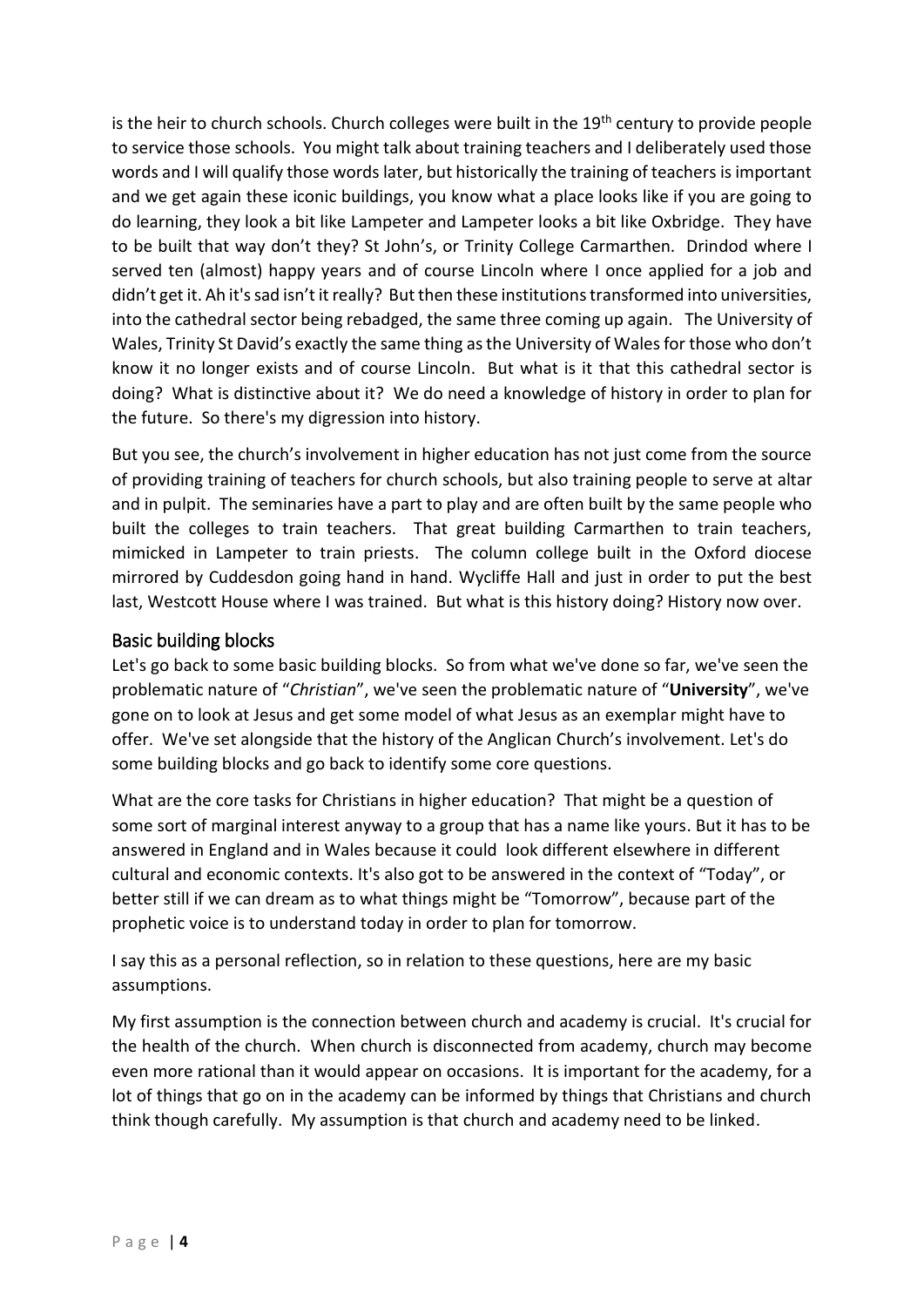My next assumption is that Christians are needed across the academy. The idea of a Christian university is not to take out Christians from the secular academy but to do something alongside that. They are my assumptions.

I'm clear that however many of us are in that secular academy, the secular academy is not domesticated by us. There are lots of things that we're going to need, that we're going to want to do. Perhaps even fulfil our idea of what education is about built on the model of Jesus against which the secular academy might prevail. So there are reasons why the Christian university is needed as well as the Christian presence in the secular academy.

# The gospel mandate and the distinctiveness of Christian learning

So let's go from those assumptions to some details that are worth exploring. What is distinctively Christian apart from following the model of Jesus that says that education is more than teaching? What's the gospel mandate? What is the distinctiveness of Christian learning? I used the word training earlier on and I said I would take it away. Christian learning and training, I do not see to be synonyms. Training teachers, training priests, no. Learning might be an important word to give real weight to. And what about theology? One the things I've really rejoiced in when I was working in the theological department at the University of Bangor before the university managers closed it, was turning up to a meeting in which the university had been given fifty research studentships for infrastructure building in a socially deprived area. The vice chancellor concerned with research saw me walking in and laughed and said there's nothing in theology for this and then I realised that they had a Christmas party and they tried to identify the most useless department in the university - theology. I was very pleased to walk away with two of those studentships by actually building the bonds with the local community that other people couldn't build. Theology is not irrelevant but it's not always easy to persuade the secular university that it has relevance. I said I wouldn't mention the diocese of Bangor or Warwick University, but there's a university built in the generation when to study religion was not necessary, no religious studies department, no theology department. These are things to explore. Theology is not to be explored in isolation but it is in dialogue with other disciplines. These are details, let me move on to those details now.

The core gospel mandate. Now this is when you might begin to fall out with me. What is it to be Christian? A controversial question to ask. What's at the heart of that for the university? For me the answer comes in the great work "Teddy Horsley meets Jesus' Disciples" published by CWR Publishing of my learned colleague and co-professor Teddy Horsley. Teddy Horsley has a very clear view of what it is to be Christian. It is Sunday morning and Teddy Horsley is a very excited bear. Teddy Horsley believes that the Christian tradition is something to get excited about. On Sunday morning Teddy Horsley gets up early and goes out with Lucy, Walter and Betsy Bear and they go to church. What will be happening there this week? It could be something exciting happens, something exciting could be happening in a church near you or even in a Christian university near you. It is exciting as questions are raised. Teddy Horsley and Betsy Bear meet with their friends to take part in a play about Jesus' disciples.

Disciple, I wonder what Christian learning is about? Today they choose costumes to become fishermen, tax collectors, carpenters, farmers and even Jesus himself. Jesus calls people to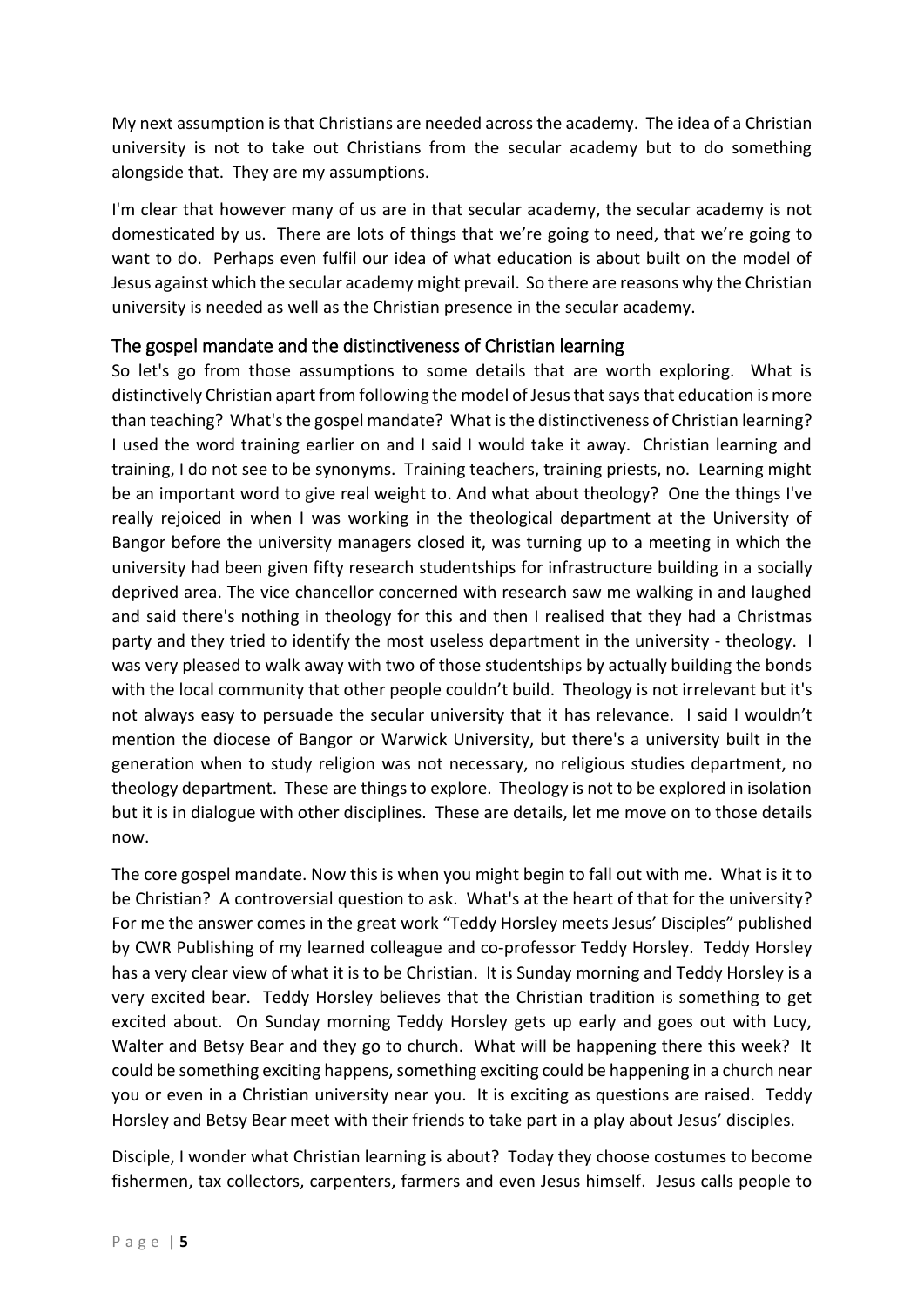become what he is. The story all began when Jesus was walking beside the Sea of Galilee, he saw boats and fishermen busy at work. The Markan tradition. Some were mending boats, some were selling fish, some were telling tales of storms and of catches beyond belief. (There's just a tiny bit of lost text from Mark that Teddy managed to find.) Simon and his brother Andrew are busy casting their nets into the lake catching fish. Jesus called them, "Come follow me, I'll make you fishers of people". Simon and Andrew came, now there were two disciples. Two people recruited into what I want to call a school of discipleship or perhaps even a Christian university. James and his brother John, the sons of Zebedee, were busy mending their nets ready to set out on the lake. Jesus called them, "Come follow me, I'll make you fishers of people". James and John came. Now there were four disciples entering the school of discipleship, the Christian university and what do they do? Soon after they had been called, Jesus took these four disciples into the synagogue on the Sabbath and there he began to teach.

There's clearly some kind of connection between being called into the school of discipleship and being called into a place where scripture is taken seriously, where the worship of God is taken seriously and where some proclamation, some hermeneutical exercise can take place on scripture, even on the occasion when this just jumping from Mark to Luke happens to be the synagogue in Nazareth and "Today the scripture is being fulfilled in your sight" says Jesus, interpreting and proclaiming.

The four disciples were amazed at what they heard since Jesus taught with such authority and power. Inside the synagogue there's a man possessed by an evil spirit. There Jesus began to cure the sick. The proclamation of the reign of God is not simply a discussion of words but activity in which the reign of God becomes real, where the people of God are made with the word of God. The four disciples were amazed at what they saw, even evil spirits obeyed Jesus' commands. The more exciting things one can expect in the Christian community and in the Christian university. Discipleship learning is not constrained the whole way down the track by the things that are observed by the quality assurance mechanisms.

The story developed when Jesus walked past the tax office set up by the Roman army. Now here is a disruptive act as Jesus disrupts the process of collecting taxes for the occupying forces. There at the tax office, Jesus saw the tax collectors busy at work, raising money to feed the soldiers, a very noble thing to do.

Levi, the son of Alphaeus, was busy counting out the money collected, hoping for a rich profit. Jesus called him, "Come follow me, I will give you a new start in life". Personal transformation is part of what the Christian community and the Christian university may be involved in. Look there are five of them now. Soon after they'd been called, Jesus took the five disciples to Levi's house for dinner and they heard the conversation. The five disciples were amazed to hear Jesus saying "I've not come to call the righteous but to call sinners", to be in the business of transformation.

The story continued when Jesus went up into the hills and called to him those who he wanted as disciples and apostles, note that, that's quite important. The school of discipleship leads into an expedition of ministry and exploration.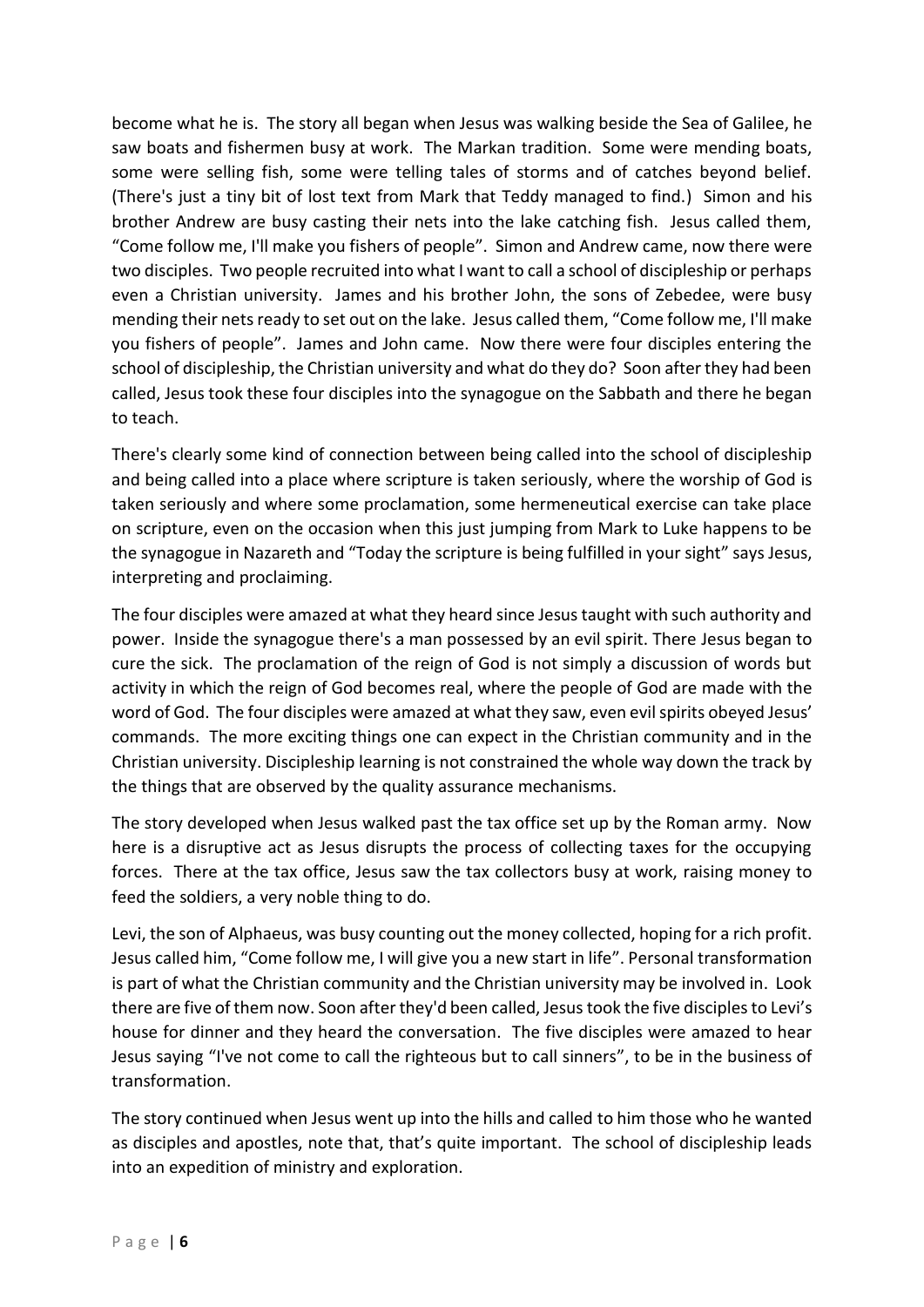Then he called Philip, Matthew, Thomas, James and Thaddeus, Simon and Judas and now there were twelve disciples because Levi has got forgotten and we're not counting him but you know the Markan problem.

The story continues today when Jesus walks through our world and continues with his call, "Come follow me".

Teddy Horsley has been recruited into the school of discipleship and into the Christian university as far as I can see. Men and women, boys and girls leave their busy work to follow where Jesus leads. Now there are millions of disciples. It's Sunday morning and Teddy Horsley has heard Jesus call, "Come follow me". A lot of my thinking over the last decade, I've really wanted to privilege the call to discipleship at the heart of the Christian Gospel and to do so because of the nature of the society in which we live. A society which the Christian tradition cannot be taken for granted. A society in which the story has been forgotten. A society in which a call to follow Jesus is a more radical experience than it might have been because we've got to start by re-telling the story, by re-telling the narrative, making theology accessible.

### **So what is the distinctiveness of Christian learning?**

One of the ways I've explored that in my own work has been through building a BA in Theology for Discipleship and Ministry. Something I would have loved to have done in a Christian university but there wasn't one around that saw that as an essential agenda. Theology for discipleship, now that's slightly problematic isn't it? Surely people who are called into discipleship don't want to waste their time doing a BA? Well how can they engage with the Christian tradition? How can intelligent people make sense of what God is doing in God's world, unless they become familiar with the traditions that the church has and are valued in a theological world? When I floated this idea in the diocese in Bangor in the year 2000, the people who really knew said it wouldn't work. I'm afraid they were wrong.

Prioritising discipleship, why do I do it? A lot of emphasis in church is about ministry. Ministry I see is totally secondary. If disciples are not formed first, ministry does not follow. Discipleship and ministry are not synonyms. Not all disciples are called to ministry. Ministers in my understanding are not formed in seminaries, but are formed in schools of discipleship. If we are to look for a Christian future in which lay people and authorised leaders are working together, then they need to be formed together says my BA in Theology for Discipleship and Ministry and I want to be clear that what I'm doing is discipleship learning.

### An infrastructure that could facilitate the distinctiveness of Christian learning

Now this is quite a difficult thing to get through a secular university validating process, but let me talk about it. For learning, as I see it, is not education. Learning is not training. Learning combines education and formation. For theology to be real, for theology to be active, it is not an academic discipline, but it is a discipline that transforms people as well as transforms their minds. The right to discipleship learning. Peter Neil, now vice chancellor of BG University in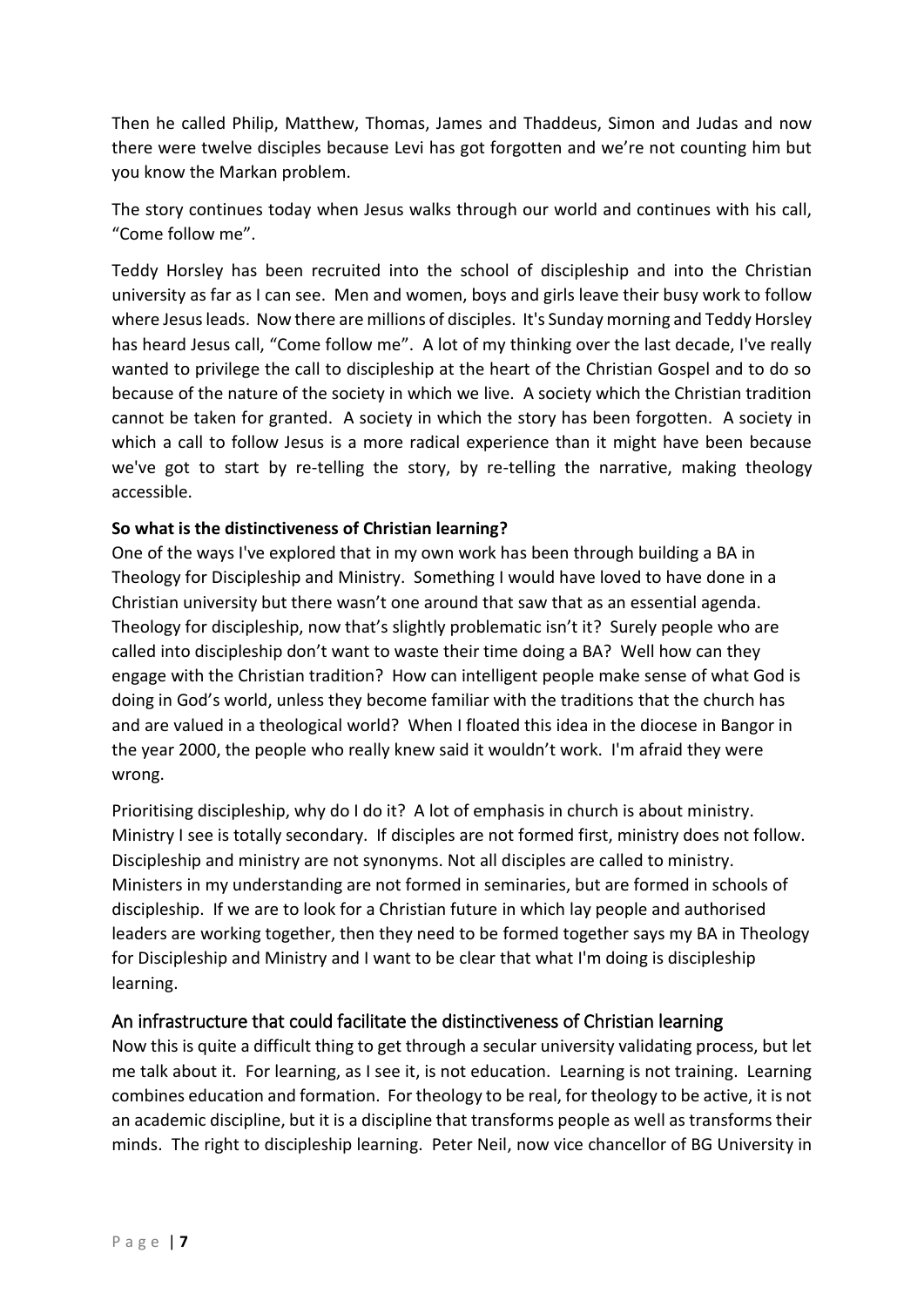Lincoln, is a good friend. Peter, priest, educationalist, once wrote something that I paraphrase as this:

*Church goers should be entitled to a level of theological education which includes progression, provides a structure, a vocabulary, a grammar for theological discourse and develops theological competence.*

What is the Christian university about if it's not about enabling disciples to become more intelligent and formed in what that core to discipleship is about? So conceptualising a bit more this notion of discipleship learning. Before I built a BA, I built a Master's programme because I don't think you can do a BA if you don't know where it's going. But before I built the Master's programme, I built a Doctoral programme. I don't think you can build a Master's programme unless you know where it's going and I don't really think you can build a Doctoral programme unless you've got a Doctoral school, a school of post-doctoral research that knows what it's doing. This is the kind of thing I'd like to see inside a Christian university, but if you haven't got a Christian university, you have to plant it inside a secular university.

I will tell you a bit more about the BA programme. Six years, do I really expect people in church congregations to give six years of their life to becoming a BA in Theology for Discipleship and Ministry, I do, and they do it. They do three modules a year, six modules for a certificate, six for a diploma, six more for a degree. Conventional structure. The content each year at level four and five, we do three modules in a year, we do one on bible, we do one on church, we do one on world. We look in, we look out and we look to scripture.

I produced a series of books with Darton, Longman & Todd at the beginning of 1999 in order to serve as that kind of educational programme. Books designed for formation as well as for education. My good old enemy Jeff Astley is in the series. Also included is a book I wrote myself which I couldn't get anyone else to publish - so I put it in my own series.

The curriculum has now moved on and last year the first three volumes came of the sequel out. The Learning Church Series published by SCM Press. The first three: Listening for God's call, Conversations for the New Testament, and Doing Theology. The next one in the series is going to press in October and we've got one of three for the following year already underway. There are some important theological principles in this programme, principles informed by Jeff Astley's notion of ordinary theology. Theology says it's not something for the church and for clergy, it's not something for the academy and professors, it is something for the ordinary people of God in making sense of their experience of God and they can make a bit more sense of it if they can get linked up with what it is the academy, and what it is the church, have historically talked about.

There are theological principles of ordinary theology behind this. There are also psychological principles. For those who know me well will know I do a lot of work on psychological type but I think psychological type is an important shaper of the way in which people learn. This is a programme that takes, listen carefully, the theology of individual differences seriously. In recognising that introverts and extroverts are both created in the image of God and they look different and they learn different and it's time the church didn't prioritise one over the other. This also senses into thinkers and feelers, judges and perceivers, learning in different kinds of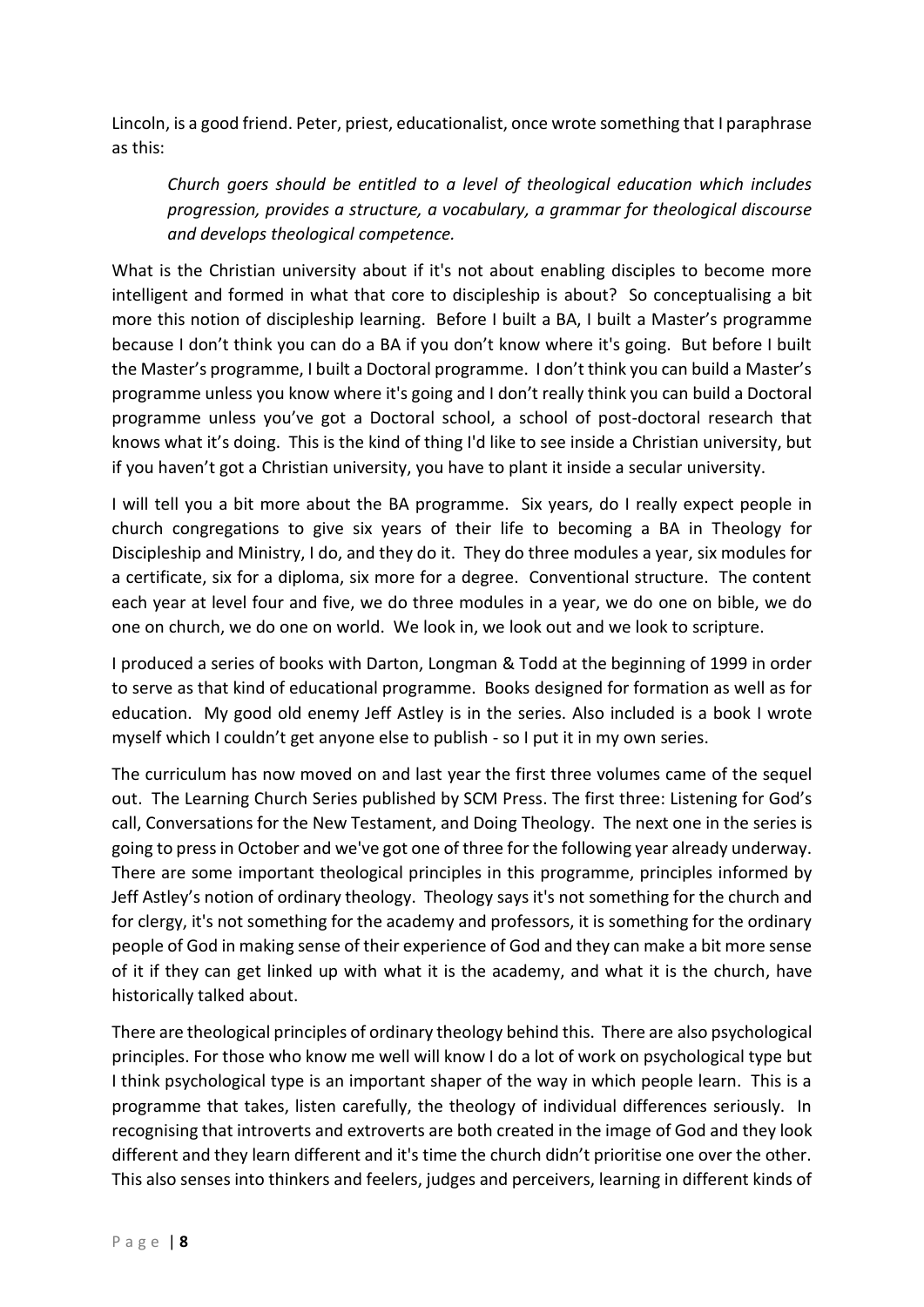ways but made in the image of God. The church and the Christian university needs to recognise the diversity of God own image, Genesis  $1^{27}$  is the kind of exegesis I would do on that.

So there are theological principles, there are psychological principles and there are pedagogical principles and the pedagogical principles of this kind of manifestation of Christian learning are pretty important. A module that will last nine weeks that take place in local groups across the dioceses of Bangor, they've worked in places like Machynlleth, places like Holyhead. They're scattered. Where two or three, ideally six or seven are gathered together around this kind of material, you get bonding, you get learning, you get formation. They're led by a facilitator, sometimes even vicars can facilitate. The job of a facilitator is not to tell, but to enable others to tell what they've discovered. The Emmaus experience. Each week there's a chance for preparation as the participants read, as they respond to questions, as they rehearse their answers to two of the problematic questions raised from the text and take it to the local education group and the facilitator asks "Well what did you make of it then?" No right or wrong answers but there is human development in human growth and a Saturday school were little groups can come together and see that actually just as Teddy Horsley discovered, there are more of them than you would have thought.

Distinctive discipleship learning. Theological learning coupled with personal spiritual and professional formation, engages conversation between the experience with ordinary theology of the participants and the Christian tradition as valued and discussed by church and academy. That's what I'm trying to do in this manifestation. This distinctive formation is as important as learning. Accompanied journey just as on the road to Emmaus. A chance for people on the platform of this course to be recognised to authorise ministries. Quite disabling for the seminary in the church in Wales. Opportunities to progress to pastoral ministry, preaching ministry, and to ordained ministry, not a prerequisite, not a requirement, but if people are called into discipleship and discipleship learning works, then vocations to ministry begin to follow.

Now this is where the secular university sometimes finds me a bit difficult to work with because I do want some very distinctive assessment taking place for this form of Christian learning. There are three bits to assess each module in this programme. There is a straight down the line academic learning and forgetting any other religious studies or theological course. That accounts for one third of that which is assessed.

Then there's reflection on the learning task. Each week people have come to a local education group and they've reflected. At the end of the period and at the end of the module, they are invited to document the transformatary nature of that reflection. There's personal growth here. And then the third bit - reflection on personal engagement. People training for day ministry will reflect on how the module relates to the placemen they have. Those preparing for preaching ministry will have preached on the basis of that module and will reflect on the strength and weakness of their experience preaching. But here we've got academic learning and formation wrapped up in one bundle and it's been submitted for academic assessment.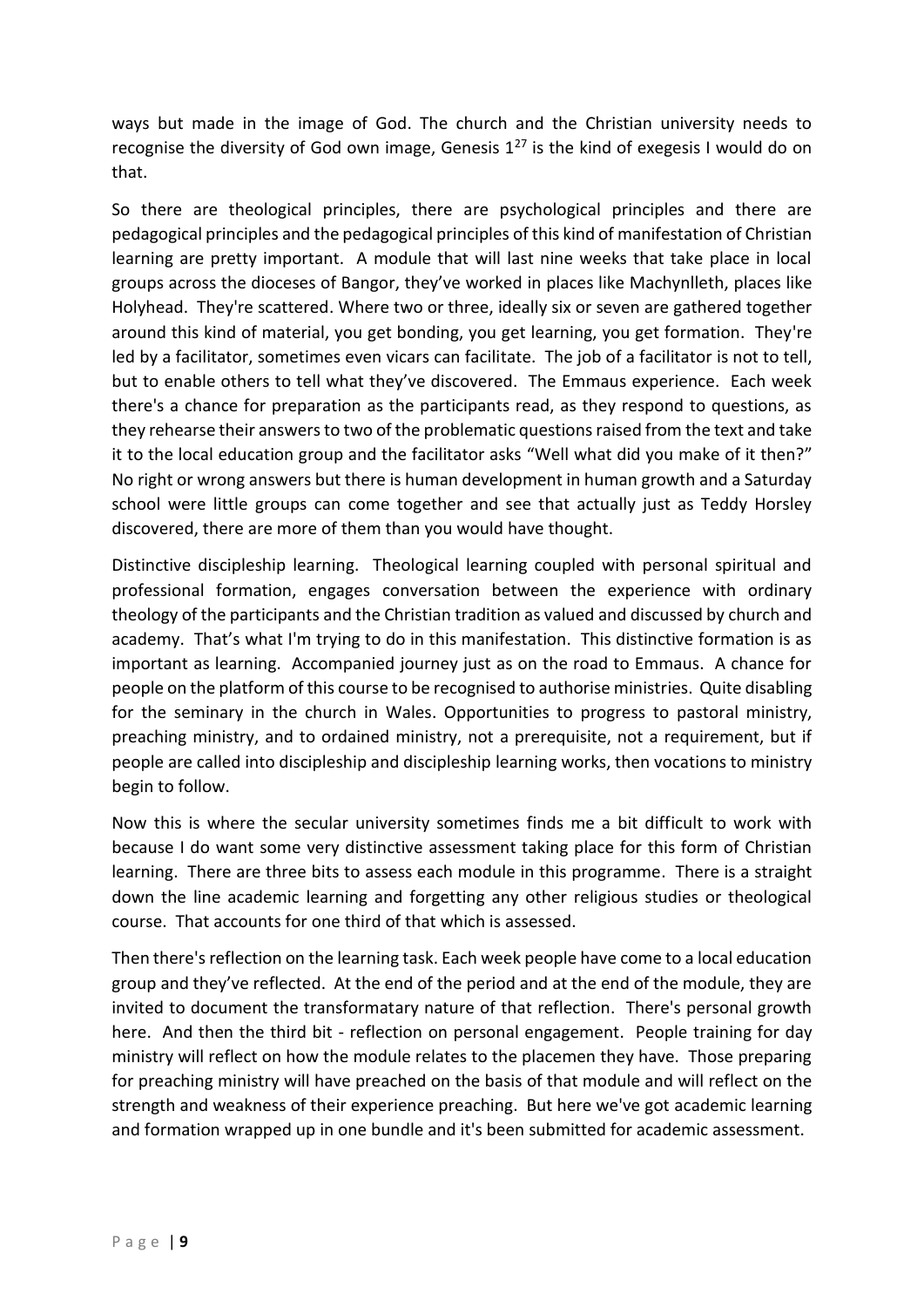This comes as I said from the basis of the MSc and what I'm trying to do in this programme of education for education and formation for discipleship, is to enable disciples to do what Jesus asked them to do. Tell them about what life is like when God reigns, become an empirical theologian, guide and observe, value your experience and reflect on your experience, the development of research-based reflective practitioners and a picture of some of the people doing this. What's amazed me is our local educational groups having the professor of public health in the same local education group as Hugh, who has no tertiary education, valuing each other, sharing their Christian experience with each other and both going through this process and getting a BA Degree. Hugh, my hero in some ways, sitting there, the guy who says "I can't do this stuff, I've never been to college", getting his BA and having retired from his professional work as a lorry driver, being ordained and now in charge of a set of churches on Anglesey and he speaks Welsh, is what we need in that part of the world, but given confidence to respond to the gift that God has given him

Enough of those, but you see there is room for bears in this school for discipleship and there is room for children because the learning is the whole time related where the people of God come together.

How do we get an infrastructure for this kind of stuff to work in church? We won't get it through the cathedral sector I fear and that disappoints me. My vision, working with a couple of hero bishops in the church in Wales, both now not with us, one dead, one retired, gave me the opportunity to try and forge a partnership between Dioceses, the churches' ecumenical validating board, Wales' answer to the ministry division, and Glyndŵr, that new university and the St Mary's Centre. Just a tiny bit of trust funding from a closed Anglican college trust that allowed a vision to begin to take place.

We offered the university a large faculty of people to work with their core staff, their core staff that they pay, but we offered them people who understood and practised religion and theology and the university being new and insecure was quite pleased to add this list of names to its website and to argue that perhaps we were worth giving some opportunity to and has allowed us to run this programme at non-economic cost. But they have got quite an interest in a group of people on their website as a consequence including some of the people we see in this room, but it's quite amazing just how many friends and colleagues are willing to give their time and their expertise to make this St Mary's Centre, which I argue, as a Christian presence inside a secular university, offered the church something, the church might not get elsewhere. So alongside that we've got a couple of bishops in there somewhere, what have we got these days? The Right Reverend Jeff Pevell, probably not that well known to people outside Canada and David Walker is probably better known to those in England as Bishop of Manchester. Both of those guys have done their doctoral research with me and have remained loyal and helpful. David Walker, one of my heroes. But the sad thing for me is that the church in Wales has decided to close this programme, it's caused too much of a threat to the seminary, but in its closure it's now being rebirthed with Jeff Pevell in Queens College, Newfoundland and Queens College seems to be a really exciting thing just like Lampeter in the old colonial days when Canada and Wales were both kind of colonies of England. These institutions were given degree awarding powers.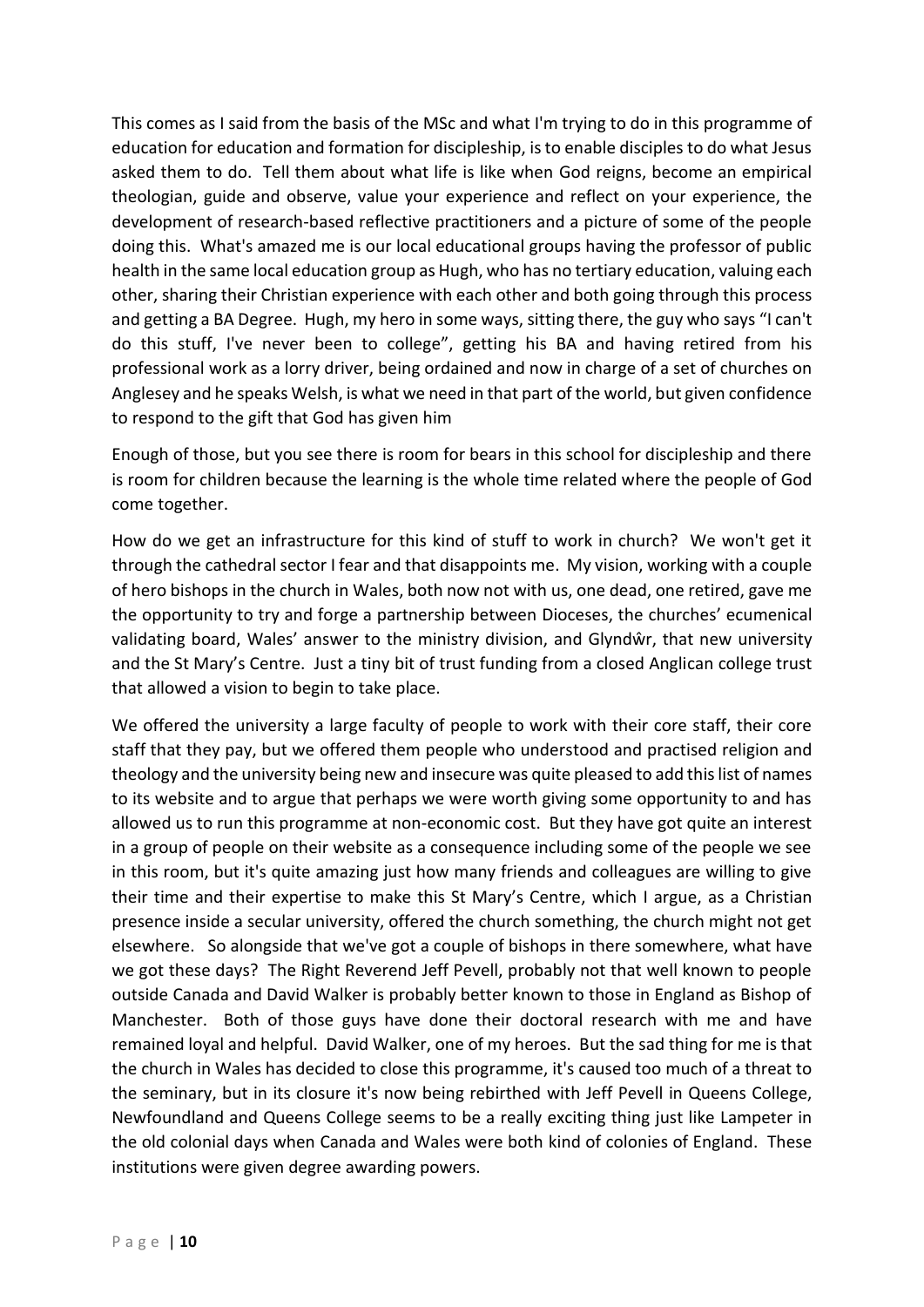So Queens College has its degree awarding powers, but where is Queens College? It is on the campus of Memorial University. It's not given itself up to Memorial University, Memorial University awards degrees in everything else, it's got a really interesting school of medicine, interesting to me because one of its expertises is in rural studies and as you perhaps know I'm quite keen on rural theology as Chair of the Rural Theology Association and Editor of the Journal of Rural Theology. Rural medicine and rural theology have something to talk about with each other. But in Newfoundland there is a Christian degree awarding institution on the campus of a secular university and it has its own powers to decide what counts as academic studies. It's not been difficult to get this programme validated there. One day it might come and run a bit in the UK, but who knows?

# A short reflection on the public significance of theology

Theology. My question is what is Christian theology? It's not religious studies. It's not detached from the experience of God, you don't have to be a believer to do theology but it's difficult I think to be a believer if you don't do theology, there is a connection between theological science and Christian believing. Theology is not detached from other disciplines, one of the problems of the seminary that Queens College in Newfoundland has got over is being on the campus of the university but being separate from it and Christian theology is not independent from proper academic scrutiny, is never isolated from other faiths. I've been working very hard over the last two years to try and get a new post in Warwick alongside my own that brings in an Islamic theologian and social scientist. I think for the public credibility of religion and the secular university, it's important for that conversation between faiths to be seen to take place as well as the conversation with secular disciplines.

So what does Christian theology offer? A coherent, reasonable body of knowledge? Yes it is, it is a body of knowledge with its own grammar, its own logic, its own internal coherence, just as any other body of knowledge, it's a reasonable account of what it means to be human. What is theology about? God? Yes. But once you've got some belief that human beings are created in the image of God, but a core part of what theology is about is what it is to be human and a great deal of other bits of university actually deal with what it is to be human. You only have to get mixed up with the ethics committees to recognise that. The medical school is unable to avoid fundamental questions about what it means to be human. The social science school is not able to avoid fundamental questions about what it means to be human. There's a reasonable ground for engagement with other bodies of knowledge, the public and social significance of theology is important and I've tried to demonstrate that in some of my own work in the conversation between theology and psychology, the other discipline in which I'm kind of qualified. Psychology and theology both look at human beings, but they look at it through different lenses and I'm convinced a psychologist can actually see more clearly what human beings are like, if at least they're willing to take the mythology of the Christian tradition and test what coherence that may give into seeing what human beings are like and that works quite strongly in relationship to stuff on personality theory.

So what makes Christian theology distinctive?

I see it as distinctive in the same way as the sciences of education are related to practice. Now working in an education faculty it is not surprising that students' understanding of